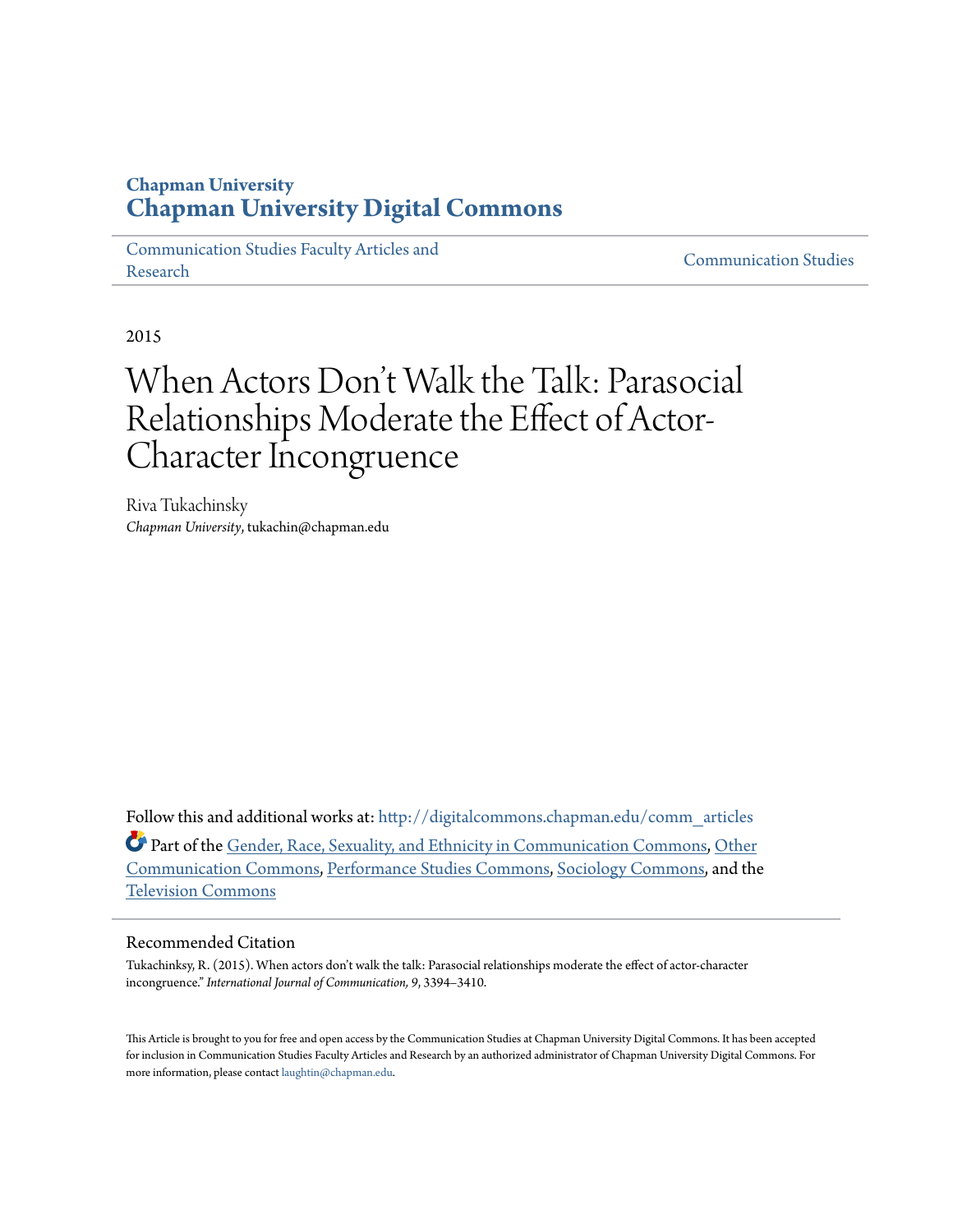# When Actors Don't Walk the Talk: Parasocial Relationships Moderate the Effect of Actor-Character Incongruence

### **Comments**

This article was originally published in *[International Journal of Communication](http://ijoc.org/index.php/ijoc/article/view/3952)*, volume 9, in 2015.

# **Creative Commons License**

This work is licensed under a [Creative Commons Attribution-Noncommercial-No Derivative Works 4.0](http://creativecommons.org/licenses/by-nc-nd/4.0/) [License.](http://creativecommons.org/licenses/by-nc-nd/4.0/)

## **Copyright**

The author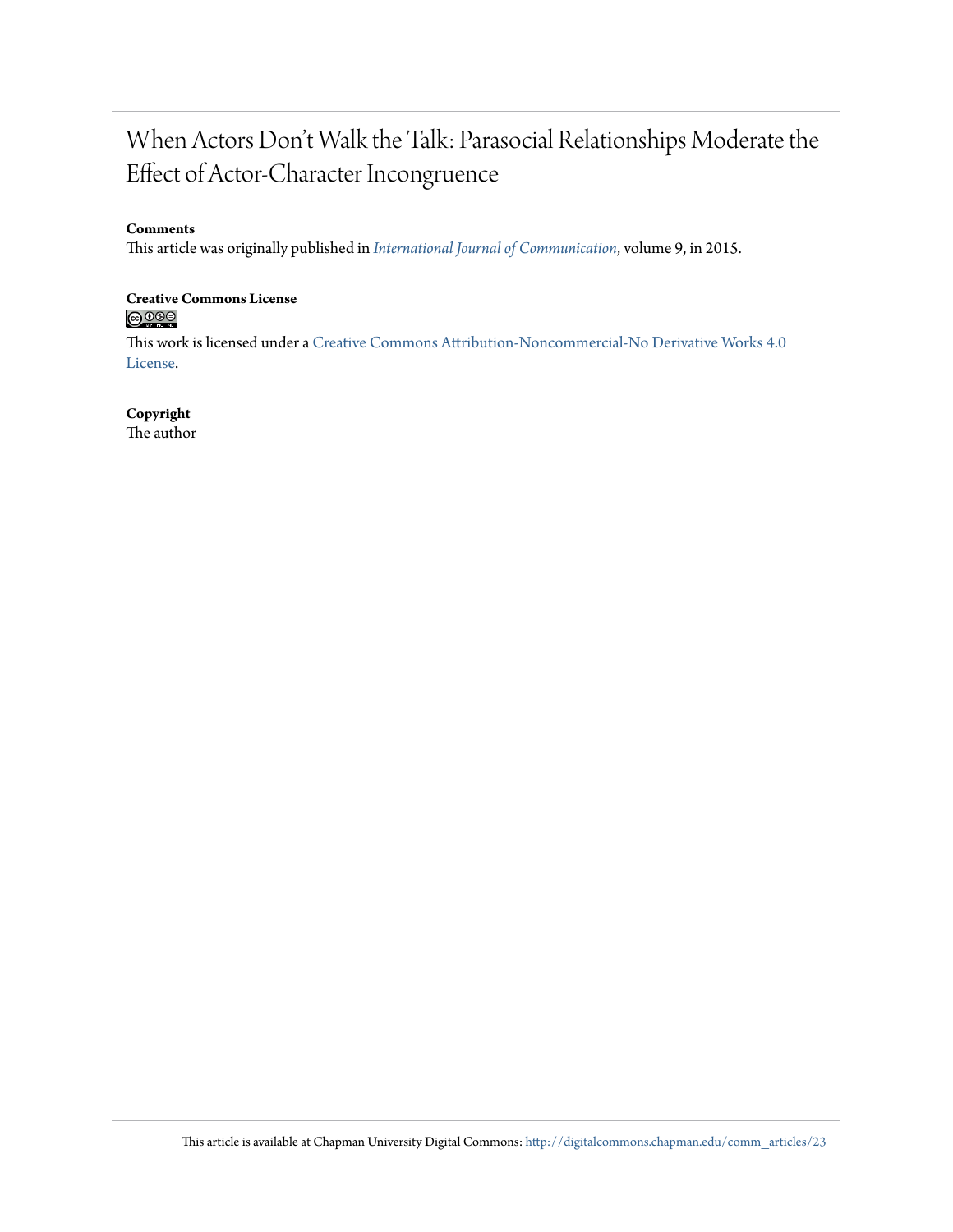## **When Actors Don't Walk the Talk: Parasocial Relationships Moderate the Effect of Actor-Character Incongruence**

RIVA TUKACHINSKY Chapman University, USA

The study examines the effect of a narrative that featured an actor playing a counterattitudinal role. Participants read an online magazine interview with a popular comedian and then watched a sitcom in which this actor played a role that was either consistent or inconsistent with his personal views. Parasocial relationships with the actor moderated the effect of actor-character incongruence. Specifically, incongruence was associated with lower support for narrative-related attitudes, but only among viewers with weak parasocial relationships. These results provide evidence of the existence of vicarious cognitive dissonance, wherein witnessing another person's hypocritical behavior produces attitude change in the observer.

#### *Keywords: parasocial relationships, media effects, cognitive dissonance*

Entertainment media messages can have effects on media consumers' attitudes and behaviors as audience members become involved with the narrative, transport into the storyworld, and identify with the fictional characters (cf. Moyer-Gusé, 2008; Tukachinsky & Tokunaga, 2013). However, although involvement with the message itself is undoubtedly important, other psychological mechanisms underlying effects of entertainment media should not be overlooked. One limitation of many experimental studies in this domain is that, with few exceptions (Moyer‐Gusé, Jain, & Chung, 2012), these studies examine the impact of exposure to a single media message. Examining media effects in isolation from consideration of viewers' prior exposure to the actor limits our understanding of how media effects occur in naturalistic media environments, in which individuals are exposed to multiple, sometimes even conflicting, messages.

The present study aims to make a step toward bridging this gap by exploring the effect of combinations of incongruent messages. Specifically, the study examines the phenomenon of vicarious cognitive dissonance, wherein media consumers are exposed to an ostensibly hypocritical actor playing a role in a fictional narrative that promotes ideas that contradict the actor's own beliefs. Unlike typical education-entertainment and narrative persuasion studies, building on vicarious dissonance theory (Cooper, 2010), the current study focuses on the role of involvement with the actor (not the fictional character the actor plays) across different media exposure situations as a vehicle of persuasion.

 $\overline{a}$ 

Riva Tukachinksy: rivat@email.arizona.edu Date submitted: 2015–03–27

Copyright © 2015 (Riva Tukachinksy). Licensed under the Creative Commons Attribution Non-commercial No Derivatives (by-nc-nd). Available at [http://ijoc.org.](http://ijoc.org/)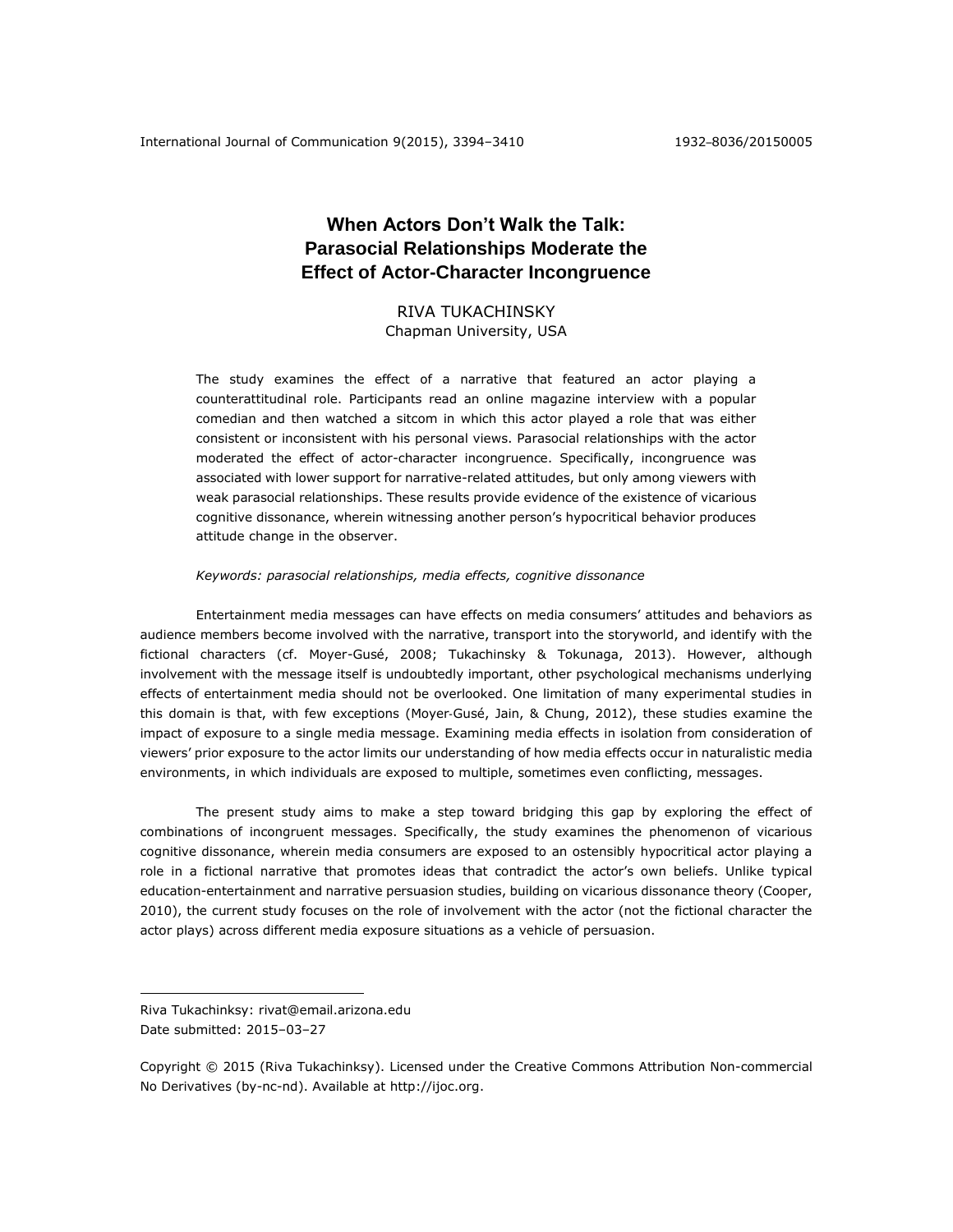#### **Actor-Character Incongruence**

Media coverage of actors' personal affairs in entertainment television shows and magazines, as well as celebrity endorsements and commercials, enable the public to form an impression of the actors' personalities, values, preferences, and beliefs (Adams & Lubbers, 2000; Amos, Holmes, & Strutton, 2008; Bakker, 2001). Consequently, audience members may feel that they know the actors as friends and become emotionally invested in them (Klimmt, Hartmann, & Schramm, 2006). However, such media outlets also can reveal a dissonance between the actors' attitudes/beliefs and the roles that they play.

To illustrate the issue, consider the following example. Jennifer Aniston is a well-liked actor who stated in a *Rolling Stone* interview that she supports and personally enjoys (with her then husband, Brad Pitt) recreational marijuana use (Binelli, 2001). Shortly thereafter, Aniston starred in the movie *The Good Girl* (2002), in which Aniston's character expressed disapproval of her husband's cannabis habit, blamed the drugs for their crumbling marriage, and lamented that marijuana might have compromised his fertility. What, then, would be the effect of exposure to this fictional narrative on viewers? Abundant research in the realm of narrative persuasion (for meta-analysis, see Tukachinsky & Tokunaga, 2013) indicates that Aniston's sympathetic character should promote support for narrative-consistent attitudes (in this case, disapproval of drugs). However, if viewers are aware of the discrepancy between the actor's attitudes and the role she portrays in the narrative, they might see the actor as hypocritical and less likely persuaded by the character she played.

It is important to stress that viewers may expect consistency between actors' and their characters' attitudes and behaviors. The distinctions between actors and characters are not strictly maintained, and media consumers misattribute characters' behaviors to actors' personalities. Although actors do not represent themselves when they play a role, viewers often project the attributes of the character to their perception of that actor (Tal-Or & Papirman, 2007). Thus, just as consumers expect spokesperson-product congruency (Kamins, 1990; Kamins & Gupta, 1994), media audiences might expect the behaviors of actors to be consistent with the actions of their fictional characters. This expectation is not entirely unreasonable, provided that many actors are in a position to turn down roles. Moreover, producers and screenwriters admit that it is a common practice to modify the script at the behest of an actor (e.g., "How Common Is It," 2011), which could eliminate the incongruence. For instance, it appears to be no coincidence that many vegetarian characters in fictional television series are played by actors who are, in real life, dedicated vegans and vegetarians (e.g., Korner, 2012). If vegan or vegetarian activists, such as actors Natalie Portman, Emily Deschanel, and Jorja Fox, were to play a role of an avid fur-wearing carnivore, their fan base would recognize the apparent dissonance between the actors' personal beliefs and their actions as characters.

According to the cognitive dissonance theory (Festinger, 1962), engaging in a counterattitudinal behavior leads to psychological discomfort that individuals are motivated to reduce. To do so, people can employ various behavioral and cognitive strategies, including alteration of the dissonant cognitions (Harmon-Jones, 2002). Curiously, however, this effect can extend beyond the person exhibiting a hypocritical behavior. It has been demonstrated that, under certain conditions, counterattitudinal behavior can have similar implications for *observers* of the dissonant behavior (Cooper, 2010). The present study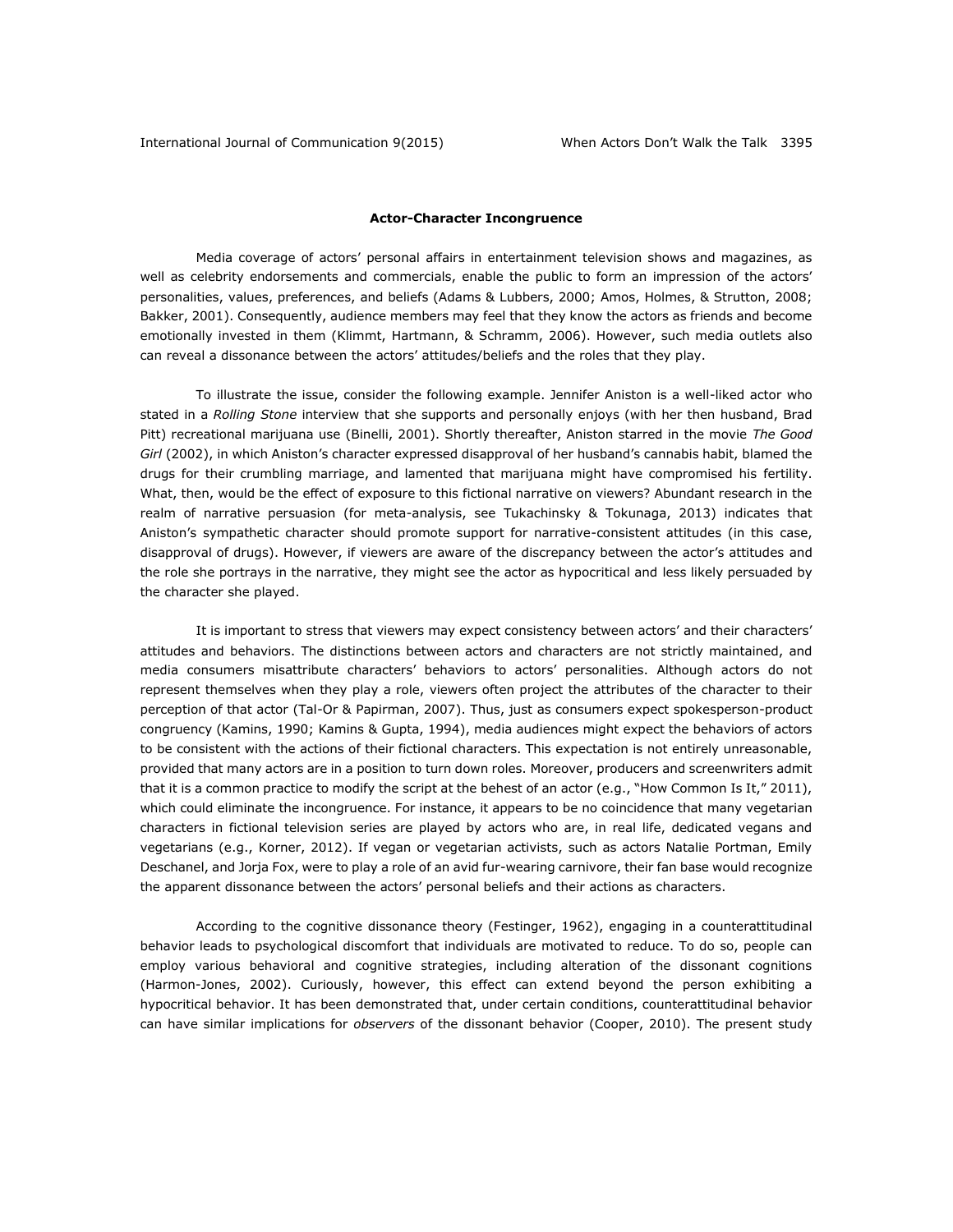examines whether the same mechanism can come into play in a mediated context, influencing media consumers who observe a seemingly hypocritical actor. Thereby, the study adds to the existing body of research demonstrating that psychological processes that occur in personal experiences may also take place when observing media figures engaged in those situations (e.g., vicarious learning, Bandura, 2004; vicarious operant conditioning, Schiappa, 2008).

#### **From Personal to Vicarious Dissonance**

Cognitive dissonance theory rests on the assumption that individuals strive to maintain consistency between their attitudes and behaviors (Festinger, 1962). Engaging in a counterattitudinal behavior arouses an unpleasant sensation of dissonance that people are motivated to eliminate through various strategies, such as selective exposure to media messages that add consonant cognitions that override the dissonance (Cotton, 1985) and discounting the importance of the domain of the dissonance (cf. Harmon-Jones, 2002). Another important dissonance reduction strategy involves changing attitudes or behaviors.

First, attitude change can occur when people engage in behaviors that contradict their private beliefs. Individuals might change their attitudes so that they become consistent with their overt behaviors. For example, engaging in a counterattitudinal behavior (e.g., telling another person that a dull task was interesting) leads to a change in attitude in a way that makes the behavior consistent with the private views (e.g., rating the dull task to be more interesting) (e.g., Calder, Ross, & Insko, 1973). Second, instead of changing their attitude, individuals can change their behaviors to be more in line with their expressed attitudes. Specifically, when people become aware of being a hypocrite, they will be more likely to change their behavior in a way consistent with their expressed attitude. Thus, delivering a speech advocating for condom use and then being reminded of not always practicing this behavior made students more willing to purchase condoms (Stone, Aronson, Crain, Winslow, & Fried, 1994; Stone & Fernandez, 2008). Taken together, then, cognitive dissonance theory suggests that individuals can change their attitudes or behaviors to restore consistency between their private beliefs and the behaviors they display.

This theory was originally concerned with personal dissonance, where behavior or attitude changes occur due to violation of the person's internal self-consistency. However, building on social identity theory, it was suggested that a dissonant behavior of one person can produce attitudinal change in another individual. According to social identity theory (Tajfel, 1981, 1982), group membership can have a substantial emotional value and be an important component of an individual's self-concept. The more strongly an individual identifies with a particular group, the more that person's self-concept is fused with that of the group as a whole. Through processes of self-categorization and depersonalization, the individual self-concept becomes part of a group prototype, where the individual's attitudes and norms become assimilated with those of other group members (Hogg, 2001). Given the need to enhance and maintain their personal self, people are motivated to evaluate their group favorably and emphasize positive group distinctiveness. Thus, if a dissonant behavior poses a threat to the individual's positive self-regard, witnessing an in-group member's cognitive dissonance can conceivably elicit discomfort in the observer (Cooper, 2010). To relieve the vicarious dissonance, observers of another person's dissonance can resort to the same strategies used to cope with a personal dissonance.

The effect of vicarious dissonance on attitude change in observers has been well documented in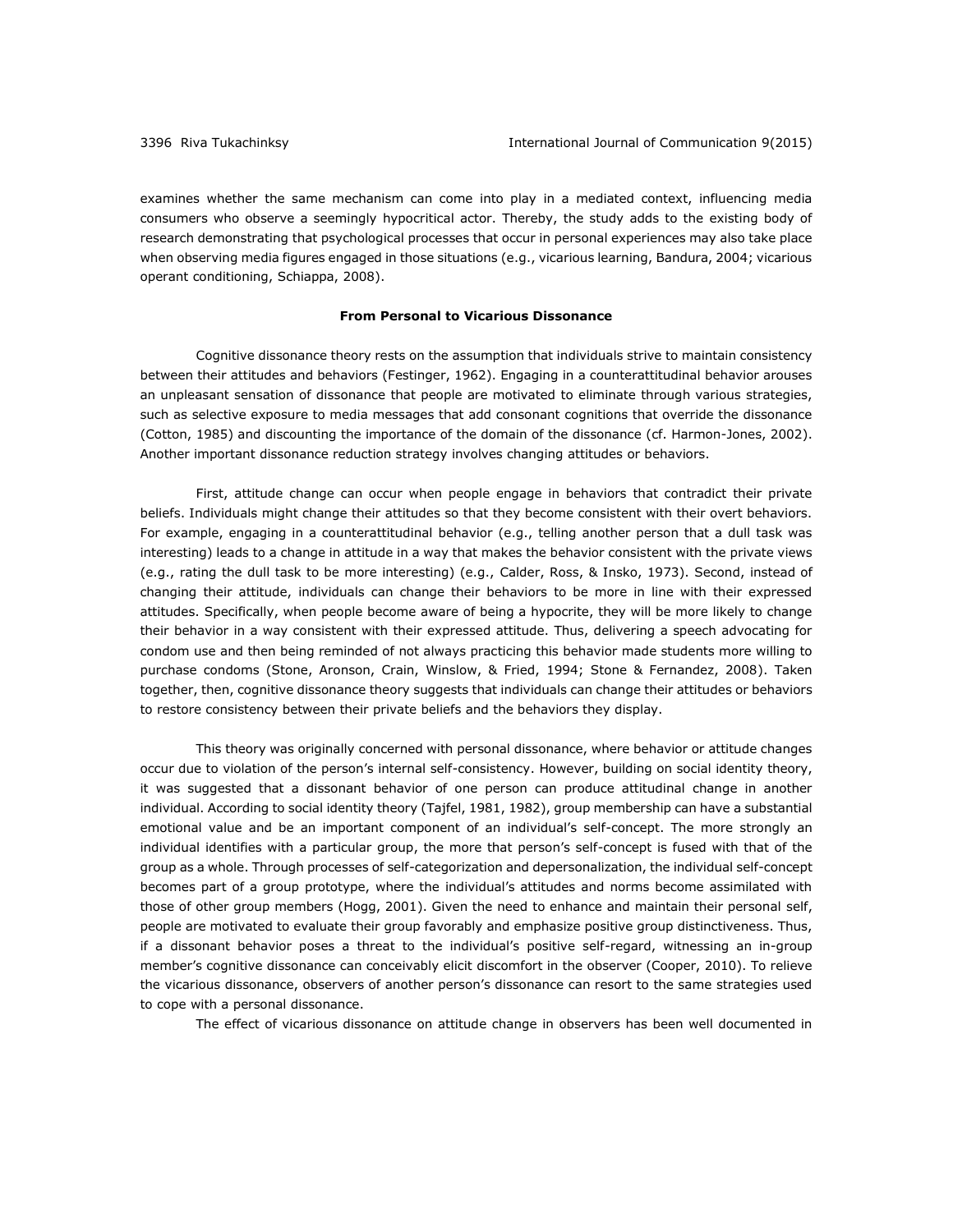the interpersonal context (for review, see Cooper, 2010). The experimental paradigm typically involves a research subject (usually a college student) witnessing either an in-group or an out-group confederate (a student from a rival university or the participant's institution) delivering a persuasive speech advocating for a certain issue (e.g., applying sunscreen). Later, the research subject overhears the confederate admitting to not practicing the course of action he or she has supported in the speech. Then, the study participant's behaviors and attitudes toward the issue are assessed. In line with social identity theory and cognitive dissonance theory, exposure to an in-group member experiencing cognitive dissonance produced significant effects on individuals who strongly associated themselves with their group (e.g., Fernandez, Stone, Cooper, Cassio, & HoggJan, 2007).

To summarize, studies in interpersonal contexts highlight the importance of group identification for a vicarious dissonance effect. Being psychologically close to another person who engaged in a hypocritical behavior resulted in a cognitive reduction persuasion effect in the observer. Exposure to media also may promote the types of vicarious dissonance responses addressed here. In the case of social identity theory, vicarious dissonance operates through a strong sense of group belongingness. Without doubt, social identity plays an important role in mass communication contexts, because viewers consider characters in terms of their group membership (e.g., Mastro, 2003). However, arguably, there are additional ways in which media consumers can relate to media personalities. The present study specifically focuses on one such possible variable—parasocial relationships (PSR)—as a possible antecedent of vicarious dissonance.

#### **Parasocial Relationships as a Context of Vicarious Dissonance**

PSR are defined as "seeming face-to-face relationships between spectator and performer" (Horton & Wohl, 1956, p. 215). Over time, through repeated media encounters, viewers become attracted to media figures, develop a more nuanced understanding of the characters, and eventually cultivate a sense of intimacy and kinship with them (Klimmt et al., 2006). Some of these relationships resemble friendships, and others are akin to romantic crushes (Tukachinsky, 2010). When a show in which the target of PSR goes off the air, the parasocial break-up might elicit feelings of grief in the viewer that mimic the response to nonmediated relationship dissolution (Eyal & Cohen, 2006).

Building on theories of media effects, social learning, and persuasion, it has been hypothesized that PSR with media figures can facilitate persuasion in a number of ways. First, interest in and attraction to media figures were presumed to increase exposure and attention to messages featuring a liked media figure (Klimmt et al., 2006). Attention and repeated exposure, in turn, provide conditions that are likely to produce media effects. Second, liking and feeling close to media characters enacting prosocial behaviors were thought to enhance viewers' self-efficacy and therefore boost the effects of modeling (Bandura, 2004). Finally, PSR can suppress certain mechanisms of resistance to persuasion, including reactance and counterarguing with the message. Thus, PSR were hypothesized to increase message compliance (Moyer-Guse, 2008).

The effects of PSR can extend beyond viewers' attitudes toward issues specifically advocated for by the media figure and have consequences for individuals' self-concept. Media consumption can be used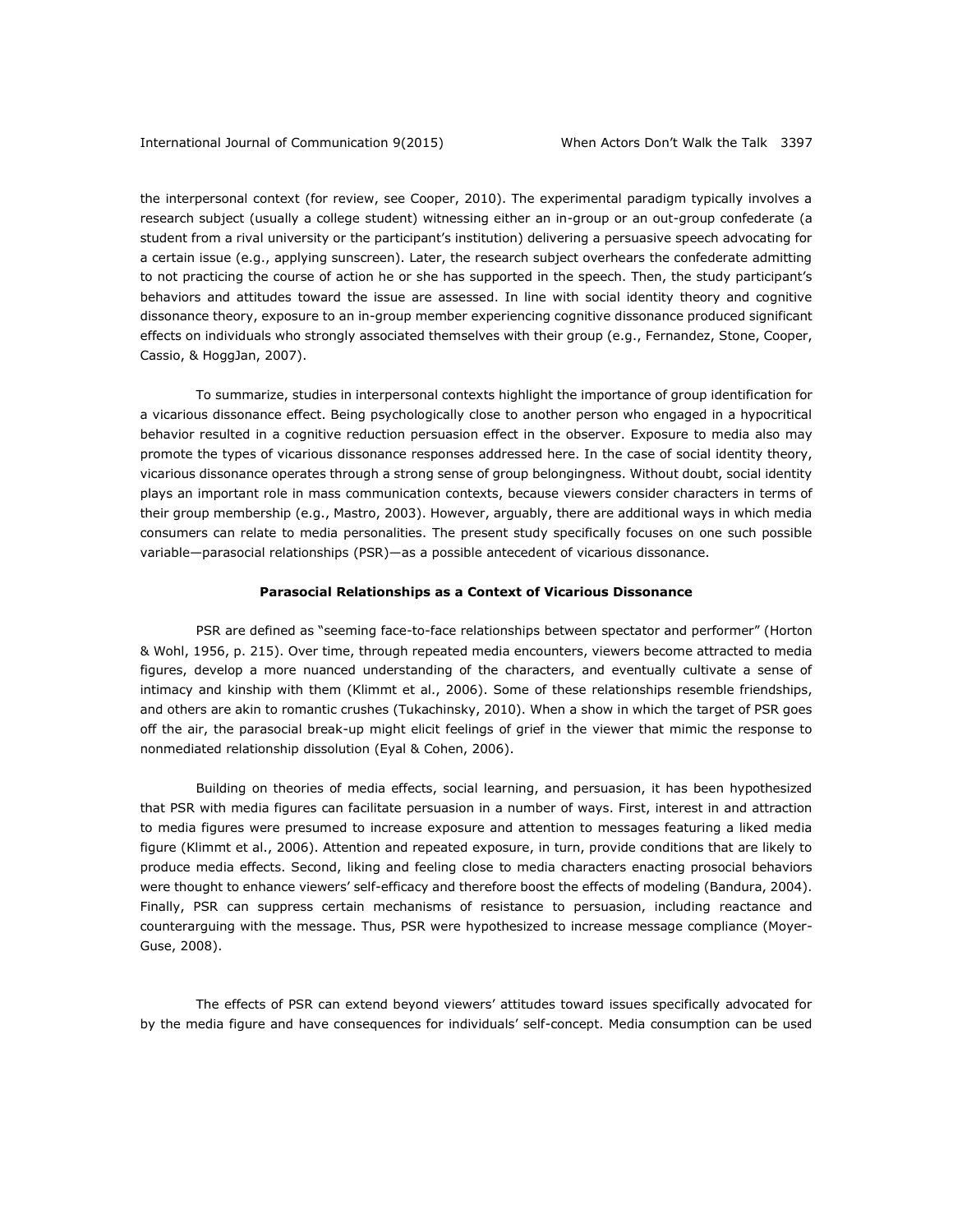$\overline{a}$ 

to manage identity needs (Harwood, 1999). So PSR with favorite characters provide a sense of belongingness (Derrick, Gabriel, & Hugenberg, 2009) and facilitate development of one's social and personal identities (Hoffner, 2009). In this process, audience members psychologically merge their self-concept with that of media figures and assimilate attributes of the media personae with their own self-concept (Derrick, Gabriel, & Tippin, 2008; Young, Gabriel, & Sechrist, 2012). With strong PSR, fandom may constitute an important component of the individual's personal and group identity (Reysen & Branscombe, 2010). The deep psychological bond between media consumers and the targets of PSR can be inferred from the fact that exposure to a liked celebrity can enhance the viewers' self-esteem (Derrick et al., 2008), but the media figure's failure elicits sorrow (as indicated by the parasocial interaction measure  $[PSI]^1$ , Rubin, Perse, & Powell, 1985).

Taken together, PSR constitute a profound form of involvement with actors that can impact individuals' self-perception in ways that parallel social relationships in a nonmedia context. This sense of allegiance can arouse vicarious dissonance when a liked actor engages in a hypocritical behavior. In the absence of PSR, audience members may become critical of an actor who performs a counterattitudinal role. However, individuals who engage in meaningful PSR with the actor are likely to experience dissonance. For example, PSR with a media figure may have implications for consumers' responses to a celebrity's misconduct. PSR engender forgiveness of the celebrity's questionable behaviors and mitigate the potentially damaging effect of celebrity scandals on attitudes toward products endorsed by these media figures (Lee, 2015; Um, 2013). Thus, viewers with a strong parasocial bond with an actor who engages in a counterattitudinal behavior are more likely to respond to this situation by employing dissonance reduction strategies used to resolve personal dissonance and vicarious dissonance in interpersonal contexts.

#### **Vicarious Dissonance in Mediated Context**

#### *Conditions for Attitude Change*

Attitude change is only one strategy for dissonance reduction. A number of moderating variables determine whether measures other than attitude change can be used to resolve the dissonance. First, individuals may resolve the dissonance by deflecting responsibility for the dissonant behavior. Cognitive dissonance is most likely to produce attitude change when individuals have free choice to act in the dissonant manner and cannot blame others for their attitude-behavior incongruence (e.g., Zanna & Cooper, 1974). Second, individuals may trivialize the dissonance by dismissing the counterattitudinal behavior as inconsequential. Attitude change is typical to situations in which individuals believe that the dissonant behavior had aversive outcomes. For example, individuals are less likely to change their attitudes on an issue if they were led to believe that their counterattitudinal speech did not affect the target audience (e.g.,

 $1$  Parasocial interaction (PSI) involves a viewer's sense of having an actual interaction with the media figure while consuming the media content. Conversely, the term parasocial relationship (PSR) refer to the media consumer's emotional bond with the media figure that can exist outside of any particular media exposure situation (for discussion of these concepts see Klimmt et al., 2006). Importantly, Rubin's parasocial interaction scale (Rubin et al., 1985) includes several items that capture relational aspects of the parasocial experience.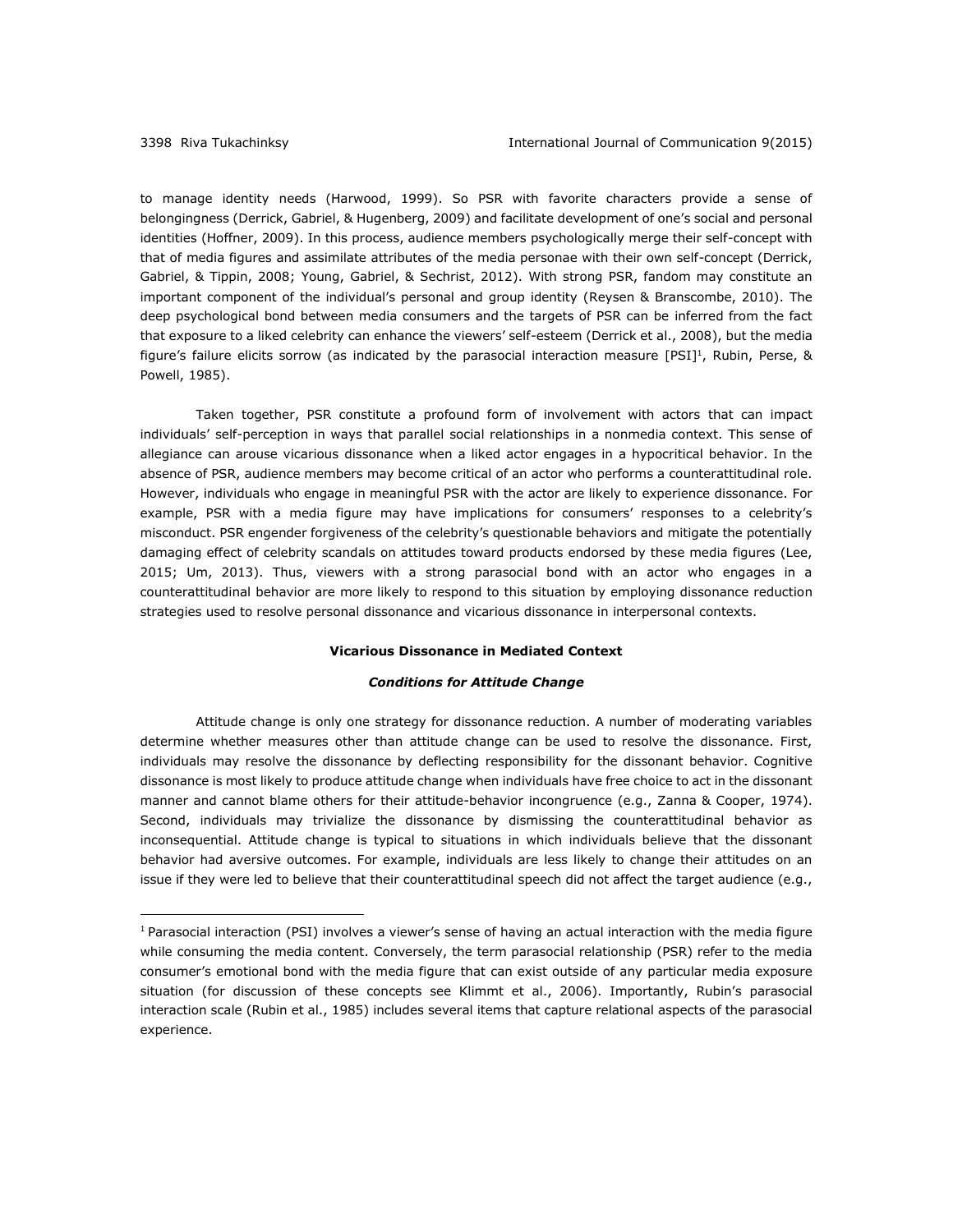Cooper & Worcbel, 1970).

#### *Choice and Consequences in the Media Context*

Both conditions are likely to be met in a mediated context. As discussed earlier, audience members may expect A-list actors to decline counterattitudinal roles or have the power to alter the script to eliminate incongruence. Thus, actors are likely to be held responsible for playing counterattitudinal roles. Furthermore, the belief that entertainment media can have profound negative effects on the public is highly prevalent among media consumers (Duck & Mullin, 1995). Therefore, viewers may consider the actor's counterattitudinal appearance to be consequential. Together, these conditions facilitate vicarious dissonance among viewers with strong PSR.

It is important to emphasize again that the dissonant behavior is not that of the fictional character but of the actor who is expressing one set of beliefs but then advocates for the contrary in a narrative (for as long as the viewer assumes that the actor had a choice to engage in this counterattitudinal behavior). When audience members feel that they personally know their favorite actor, they expect the actor to perform roles that are consistent with his or her views. When the actor chooses a counterattitudinal role, it is the actor (not the character) that is presumably hypocritical. Therefore, it is the involvement with the actor (through PSR), not the involvement with the fictional character (e.g., through identification),that is considered a critical moderator of the incongruence effect.

#### **Research Hypotheses**

The present study examines the effect of actor-character incongruence on narrative-related attitudes. Given the similarities between parasocial and social relationships, it was theorized that engagement with media figures will facilitate learning, persuasion, and compliance (Bandura, 2004; Klimmt et al., 2006; Moyer-Guse, 2008). It is therefore hypothesized that:

### *H1: Viewers who engage in strong parasocial relationships with an actor will report greater narrativeconsistent attitudes compared to viewers with weak parasocial relationships.*

It is asserted that audience members expect major actors to play roles that will be generally consistent with their core personal values. Therefore, the audience might regard actors who star in media content that promotes views opposite to their own as hypocritical. Following the logic of the match-up hypothesis in persuasion (Kamins, 1990; Kamins & Gupta, 1994), incongruence between an actor's attitudes and the attitude he or she advocates in a media message is expected to hinder the message persuasiveness. However, this effect should only be expected for viewers with weak PSR with the hypocritical actor. Building on the vicarious dissonance theory, when viewers have strong PSR with the actor, the hypocritical actor will still be persuasive. Thus, it is hypothesized that:

*H2: Viewers' parasocial relationships will interact with an actor's hypocrisy in predicting narrativerelated attitudes. Specifically, exposure to a hypocritical actor (vs. an actor who plays an attitudeconsistent role) will reduce support for narrative-consistent attitudes only among viewers who have*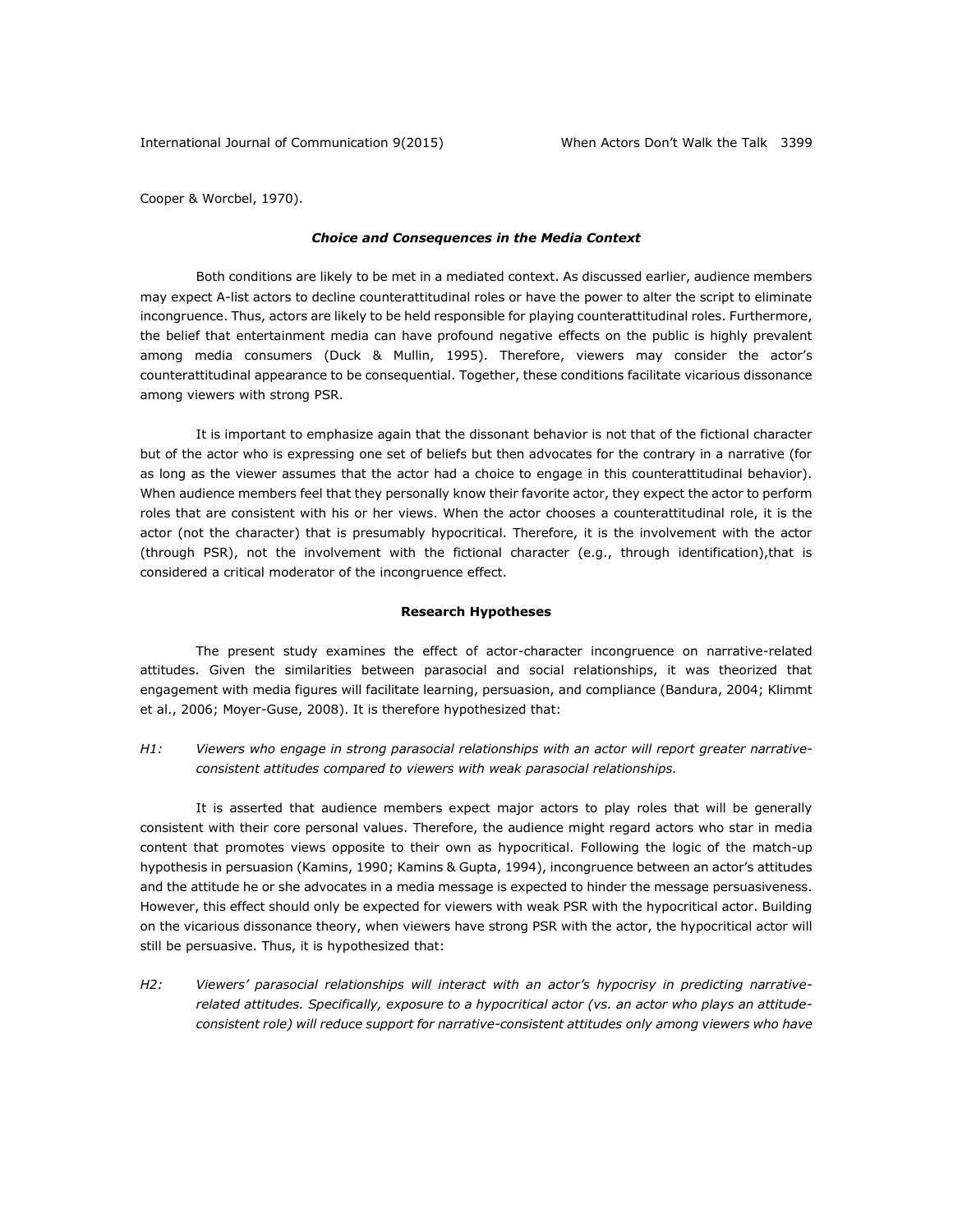$\overline{a}$ 

*weak PSR with the actor. Viewers with strong PSR will report high message-consistent attitudes regardless of actor-character congruence.*

#### **Method**

#### *Study Overview*

Participants were randomly assigned to actor-character congruent or incongruent conditions. To this end, participants' prior knowledge of the actor was manipulated. Before watching the fictional narrative, participants read an online magazine interview in which the actor expressed strong beliefs that were either consistent or inconsistent with those of the character. Upon reading the online interview and watching the television clip, participants completed a questionnaire that included measures of the dependent variables. An attempt to elicit varying levels of transportation using different instructions was unsuccessful. Consequently, these variables are not included in this article.<sup>2</sup>

#### *Pilot Study*

Given that extremely positive or negative attitudes are highly resistant to change, this study examines media effects in a context in which media consumers hold moderate views. A pilot study, conducted on a sample of 23 undergraduate students (15 women and 8 men), was used to identify such attitude objects. The pilot study revealed that attitudes toward cosmetic surgery are best suited for the current study. Support for women obtaining breast implants and attitudes toward oneself having a cosmetic surgery distribute normally (skew and kurtosis below .50) and fall around the midpoint of the scale (M<sub>women</sub>) implants =  $4.03$ ,  $SD = 0.95$ ;  $M_{\text{cosmetric surgery oneself}} = 3.54$ ,  $SD = 1.53$  on a 7-point scale).

#### *Participants*

Study participants were recruited from undergraduate classes in communication and psychology and were offered course extra credit or \$15 in cash. Only data from participants who were certain that they had not seen the specific episodes used in the current study were included in the analysis. The data analysis is based on a final sample of 166 participants. Their age ranged between 18 and 23 (*M* = 20.16 years, *SD* = 1.11). Most of the participants were women (*n* = 118, 75.3%). Most of the students identified themselves as White (*n* = 125, 75.3%), and the rest were Hispanic (*n* = 12, 7.2%), Black (*n* = 9, 7.2%), Asian (*n* = 6, 3.6%), Native American (*n* = 1, .6%), or mixed race/other (*n* = 15, 7.8%).

#### *Media Stimulus*

Participants watched a 12-minute video clip that combined scenes from two 25-minute episodes

 $<sup>2</sup>$  Analysis of variance comparing participants in the different instructions conditions revealed no measurable</sup> differences in transportation ( $p = .57$ ,  $n^2 = .006$ ) or counterarguing ( $p = .21$ ,  $n^2 = .016$ ).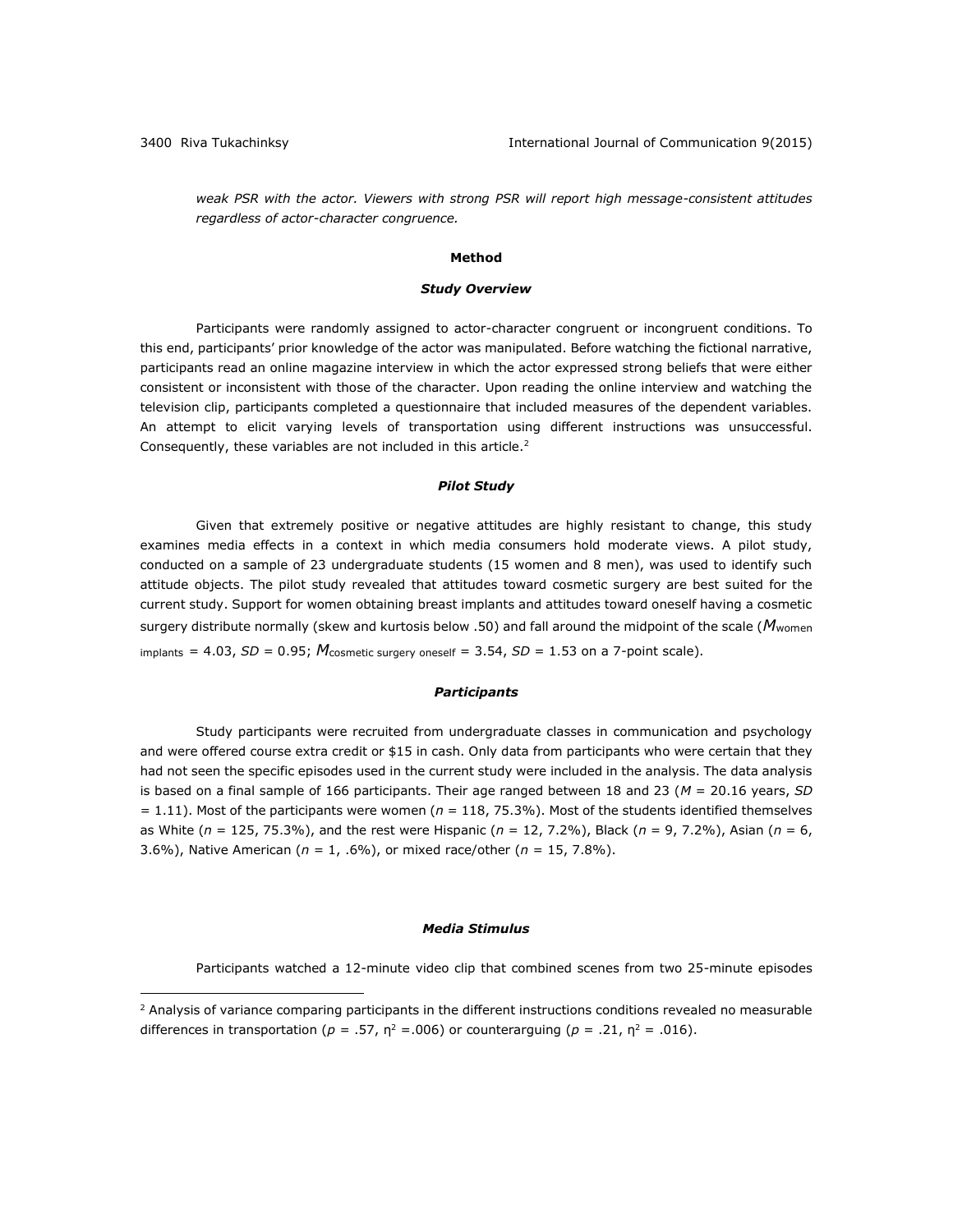from *Everybody Loves Raymond* (CBS; 1999, Season 4, episodes 1 and 3). The edited clip depicted breast enhancement as a desirable and socially rewarded practice, suggesting that women who undergo this cosmetic surgery are more romantically and sexually attractive to men. The stimulus clip begins with Raymond, the main character, lying in bed watching sports on television. His wife, Debra, begins to kiss him, but Raymond ignores her advances and seems to be completely immersed in the game. In the next scene, Raymond and Debra attend a PTA meeting, where Raymond expresses strong sexual interest in a woman who obtained breast implants. Upon arriving back home, Raymond divulges to Debra his positive views of breast augmentation surgery. For example, he refers to meeting a woman with breast implants as "the best night of [his] life." In the concluding scene, Raymond returns home after traveling for work and discovers that Debra obtained breast implants. Raymond is excited (stating that she has made "two excellent choices") and shows considerable sexual interest in her. The clip ends with Debra removing the socks she placed in her bra, revealing that she did not actually obtain breast implants. Importantly, the edited stimulus did not include the scenes from the original show that deal with the revealing of the prank to avoid adding ambivalence to the issue. Throughout the edited clip, Raymond's character is unequivocally enthusiastic about breast implants.

#### *Actor Hypocrisy Manipulation*

All the participants watched the same fictional narrative in which the actor expressed support for cosmetic surgery. However, before watching the show, they read one of two different versions of an online entertainment magazine interview with the actor Raymond Romano, who plays Raymond's character on the show. All the interview questions were identical in both conditions, except the last question, which contained the actor/character dissonance manipulation. The interviewer brings up the question of women having breast implants. Romano responds with a strong statement that either favors breast augmentation surgery (the consonance condition) or objects to this practice (the dissonance condition). In the consonance condition, Romano describes breast implants as "an opportunity to maximize her [any woman's] potential" and states that "I think it's great that today, any woman can become anything she wants." He refers to getting breast implants as normative, common, and "a great way for women to boost their self-esteem and to improve the romance in their lives." These statements are consistent with the role of the proaugmentation character Romano later plays.

In the dissonance condition, Romano states that "natural is beautiful." He maintains that women should be happy with their bodies and deserve a partner who can appreciate their true beauty. He refers to breast augmentation as "a painful and risky procedure" and criticizes the double standards in society, since women engage in these behaviors for a man who "is probably not a Calvin Klein model himself." By making these statements, this version of the article presents Romano in a way that is inconsistent with the character that encourages his wife to undergo a breast augmentation procedure.

A manipulation check item asked participants to what extent they thought that the actor's behavior on the show was consistent with his personal views (on a scale ranging from 1 = *very inconsistent* to 7 = *very consistent*). The manipulation produced a strong effect (*M*consonant = 2.23, *SD* = 1.61, *M*dissonant = 4.71,  $SD = 1.99$ ,  $t(192) = 9.43$ ,  $d = 1.37$ ,  $n^2 = .32$ ). To ensure that the perceived argument strength in the two conditions is equivalent, participants were asked to rate the extent to which the actor in the interview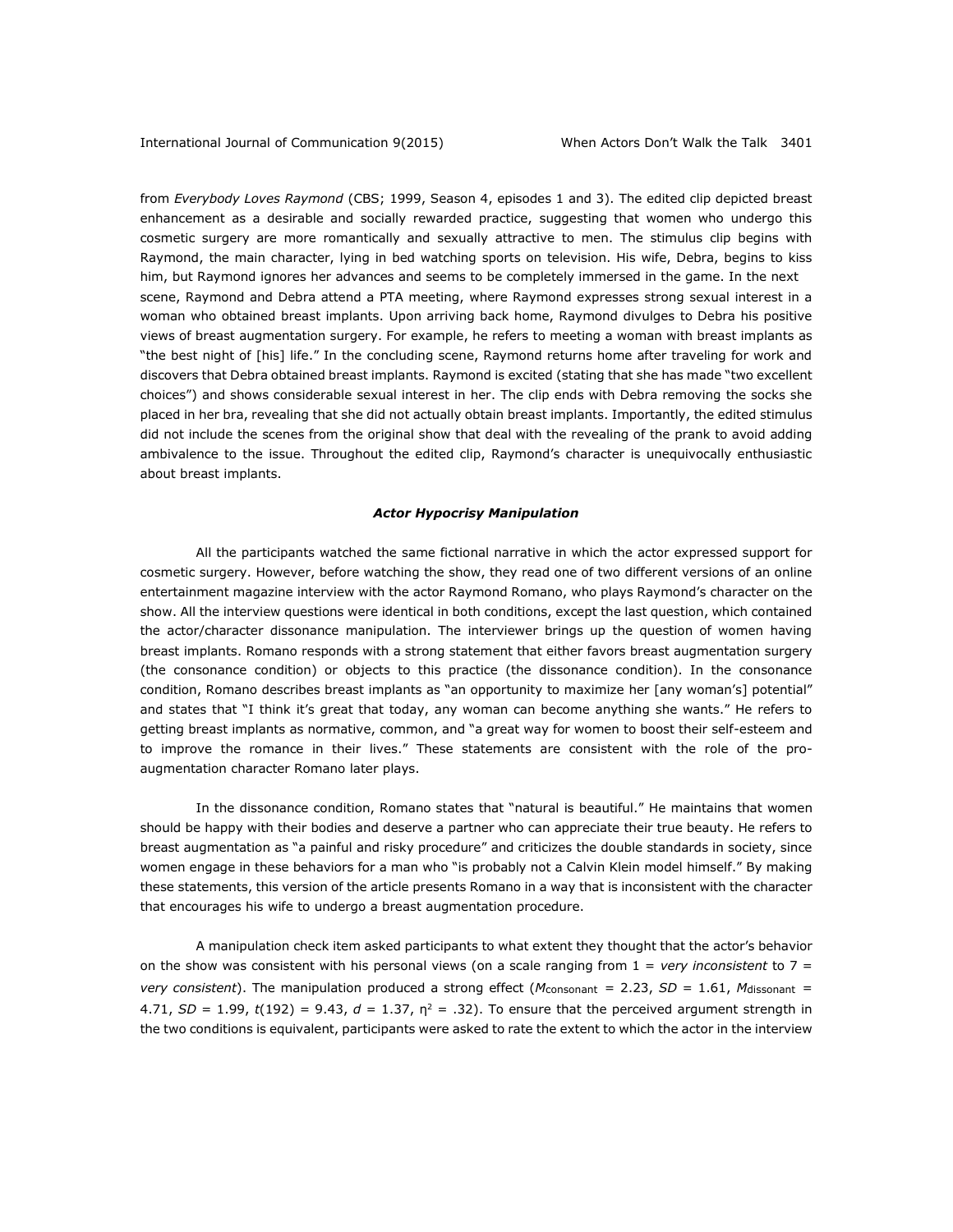supported or opposed breast cosmetic surgery (1 = *strongly opposed*, 7 = *strongly supported*). Participants rated the arguments equally strongly pro-surgery (*M* = 5.94, *SD* = 1.89) or against surgery (*M* = 2.07, *SD*  = 1.19) relative to the middle point of the scale. Furthermore, participants were asked to rate how humorous the article was to ensure that aspects related to heuristic

persuasion remained equivalent in both conditions. There were no distinguishable differences between the two versions of the article  $(p = .35)$ .

Finally, free choice is a critical component of a cognitively dissonant situation. It is theoretically possible for media consumers to deflect cognitive dissonance by attributing an actor's dissonant behavior to lack of choice, asserting that he was obliged to perform a counterattitudinal role as part of his job. The current study does not measure the media consumers' expectation that actors only play attitude-consistent roles. Rather, to make dissonance rationalization less likely, the manipulation article stressed the many contributions that Romano made to the script in various domains. The article stressed several factual examples of ways in which Raymond's character on *Everybody Loves Raymond* is written to be commensurate with Raymond Romano's real life.

#### *Parasocial Relationships*

Viewers' prior PSR with the actor Raymond Romano were assessed using four items from Rubin et al.'s (1985) parasocial interaction scale: "I would like to meet him in person,, "He makes me feel comfortable, as if I am with a friend," "I would watch him on another TV program/movie," and "He seems to understand the kind of things I want to know." The items were chosen because they encompass relational aspects of parasocial experiences that extend beyond viewers' responses to the actor within a particular media encounter (similar to the notion of feeling affiliated with the other, or being part of the other's social circle, in vicarious cognitive dissonance research in an interpersonal context).  $M = 4.57$ ,  $SD = 1.35$  on a 7point scale, Cronbach's α = .83.

In line with recent research on PSR and mental merging with media figures (Young et al. 2012; Young, Gabriel, & Hollar, 2013), the sample was divided into two groups: individuals with strong PSR (*M* = 5.65,  $SD = 0.64$ ) and those who were indifferent toward the media characters ( $M = 3.46$ ,  $SD = 0.91$ ) ( $t(192)$ )  $= 19.38, p < .001$ ).

#### *Dependent Variables*

**Attitudes toward women obtaining breast implants.** Support for women having breast implants was measured using a seven items that included statements such as: "I think that many women could benefit from getting breast implants." Agreement with all the statements was measured on a 7-point scale, with higher scores indicating more favorable attitudes toward women having breast implants (Cronbach's α = .83, *M* = 3.96, *SD* = 1.15).

**Attitudes toward having a cosmetic surgery.** Viewers' attitudes toward having plastic surgery themselves were measured as agreement with six items on a 7-point scale, with higher scores indicating more positive views of cosmetic surgery. The scale included statements such as "If money wasn't an issue, I would consider having cosmetic surgery" (Cronbach's α = .85, *M* = 3.13, *SD* = 1.49). Confirmatory factor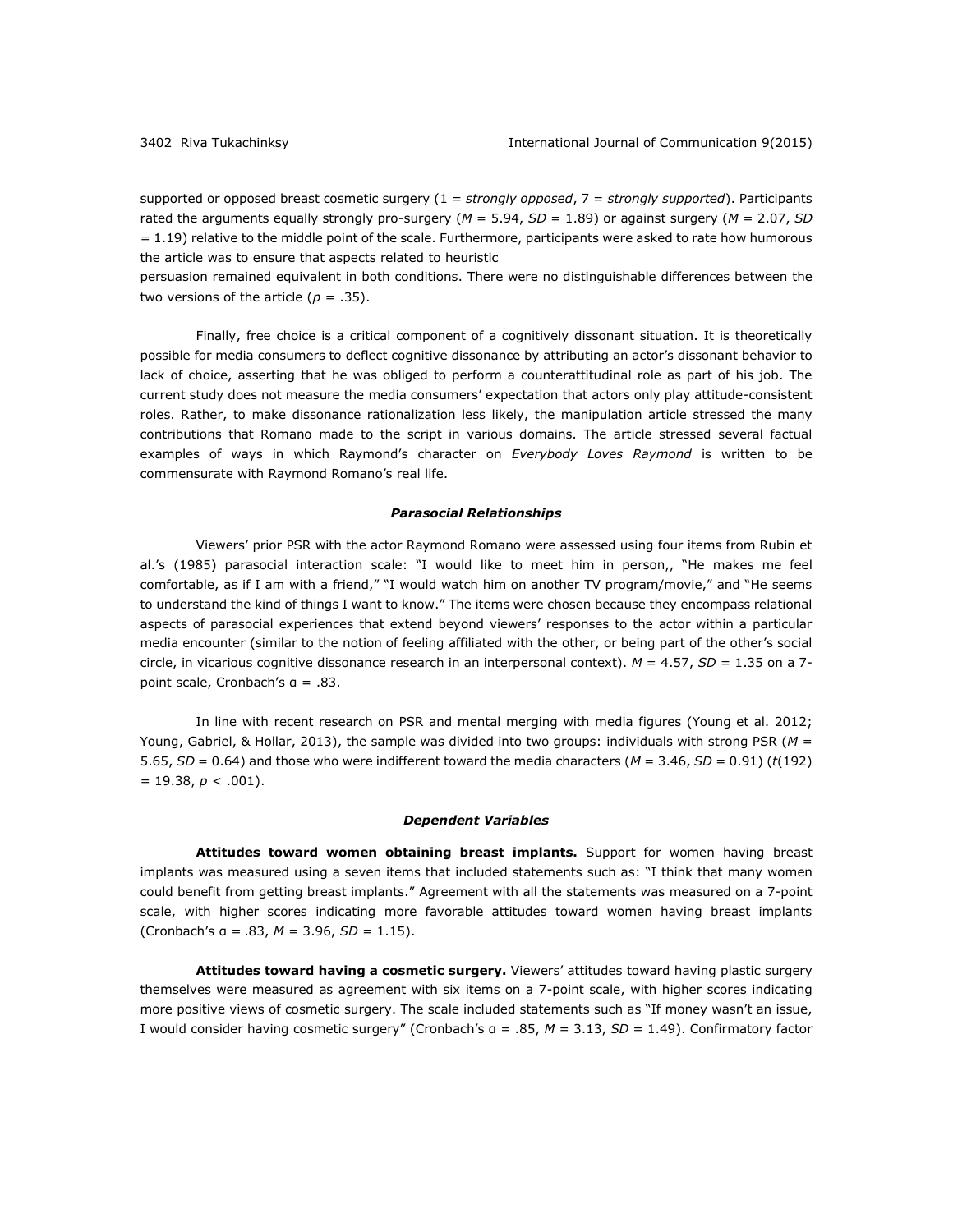analysis ensured that the items loaded appropriately on their corresponding latent factor ( $\chi^2(64) = 228.28$ ,  $p < .001$ , normed fit index = .92, comparative fit index = .90, root mean square error of approximation = .09, (.08–.10). There was a strong correlation (*r* = .58, *p* < .001) between the two latent variables.

#### *Control Variables*

At the end of the post-exposure questionnaire, participants were asked to report their sex, ethnicity, and age. Additionally, participants were asked to think about their personal experience with cosmetic surgeries (e.g., breast augmentation, Botox injections) and indicate whether it was mostly positive or negative. Most of the participants (62.4%, *n =* 121) reported having no personal experience with cosmetic surgery. About one-third of the sample (31.4%, *n* = 61) reported a generally positive experience (rated 4 or above on a 7-point scale), and the remaining 6.2% (*n* = 12) had a relatively negative experience (rated 1–3 on a 7-point scale).

#### **Results**

It was hypothesized that PSR with the actor (H1) will increase narrative-consistent attitudes. Actorcharacter incongruence was expected to interact with PSR, such that incongruent representations will reduce narrative-consistent attitudes among viewers with weak PSR but not for viewers with strong PSR (H2). These hypotheses were tested using two hierarchical regression models predicting attitudes toward having a cosmetic surgery oneself and attitudes toward women obtaining breast implants. The first step included control variables (sex, age, race, and having positive experience with cosmetic surgery), the experimental condition (dissonant or consonant actor/character), and PSR with the actor. The second step entered the interaction between PSR and actor-character congruence into the model.

A regression predicting interest in having a cosmetic surgery (*F*(6, 159) = 6.29, *p* < .001, adjusted  $R<sup>2</sup>$  = .19) revealed no significant main effects of PSR (β = .01, *p* = .92) or actor-character incongruence (β  $=$  -.01,  $p = .95$ ). To test H2, the interaction between PSR and congruence was added to the model ( $F(7)$ , 158) = 6.54,  $p < .001$ , adjusted  $R^2 = .23$ ,  $F \Delta R^2$  (1,158) = 6.66,  $p < .01$ ). The interaction was significant (β = .33, *p* < .01). Decomposition of the interaction showed that character incongruence has a significant negative effect on attitudes for viewers who do not engage in meaningful PSR with the actor (β = .22, *p* < .05). However, incongruence did not detract from narrative-consistent beliefs of those who had strong PSR with the actor (β = .15, *p* = .16). In other words, actor-character incongruence reduced narrative-consistent attitudes, but only among viewers who had *weak* PSR with the actor. To summarize, there was no evidence to support H1 (a direct effect of PSR); however, H2 (an interaction between PSR and incongruence) was supported.

For approval of women having breast implants, control variables, PSR, and incongruence condition were entered in the first step ( $F(6, 159) = 4.75$ ,  $p < .001$ , adjusted  $R<sup>2</sup> = .12$ ). Here, again, there were no significant main effects of PSR (β = .03, p = .74) and actor-character incongruence (β = -.11, p = .13). To test H2, an interaction between PSR and congruence was added in the second step of the model (*F*(7, 158)  $= 4.85, p < .05,$  adjusted  $R^2 = .18, F\Delta R^2 (1,158) = 4.75, p < .05$ ). In line with H2, the interaction was significant (β = .28, *p* < .05). Effects decomposition showed that, for individuals who have weak PSR with the actor, incongruence had a negative effect on narrative-consistent attitudes (β = -.29,  $p$  < .01), but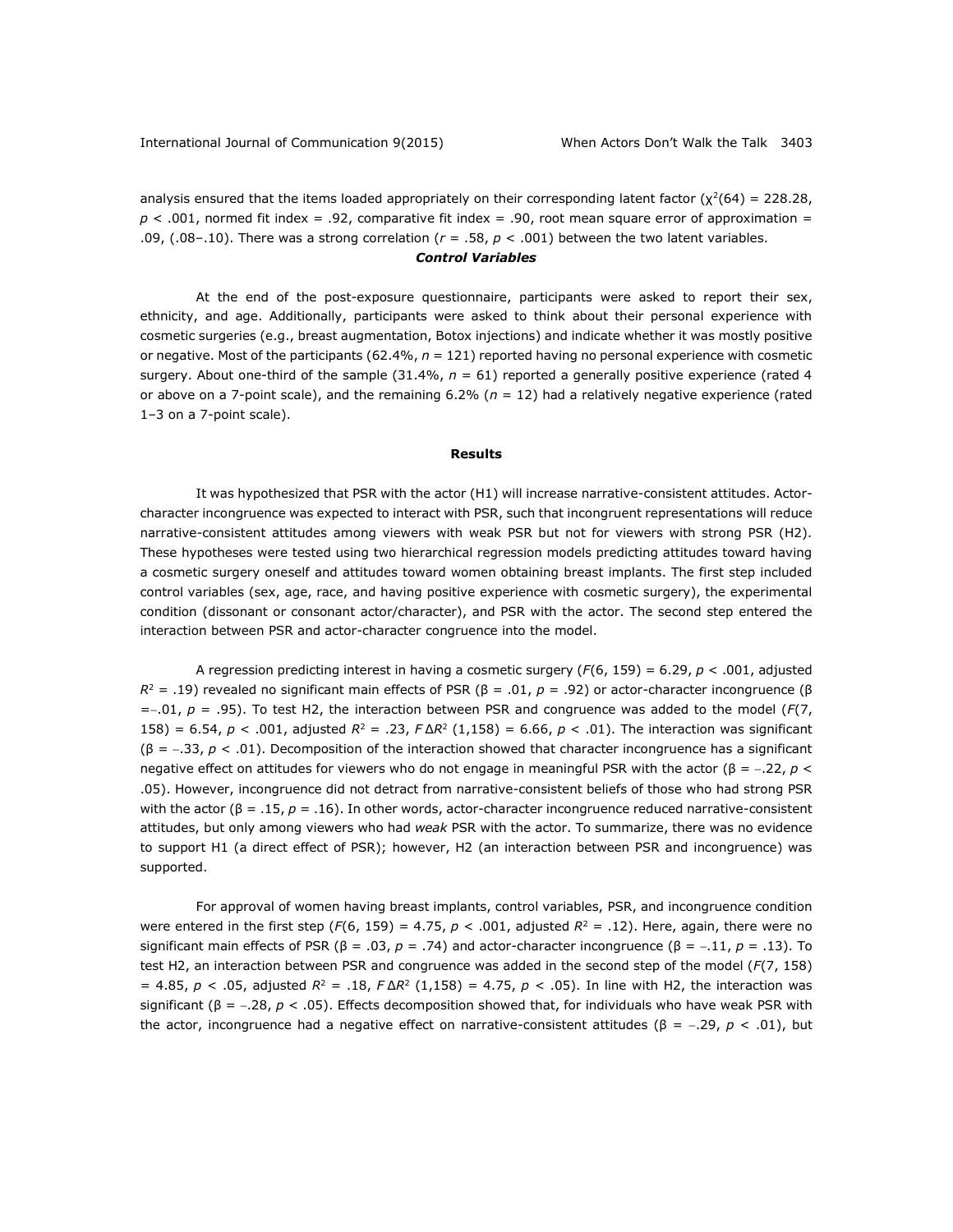incongruence did not have an effect on individuals with strong PSR (β = .15, *p* = .16). These results provide evidence in support of H2, suggesting that the effect of incongruence occurs only among media consumers who do not have strong PSR with the actor.

#### *Figure 1. Effects of PSR with a consonant or dissonant actor on attitudes toward having a cosmetic surgery oneself.*

In sum, a consistent pattern emerged for both outcome variables. Contrary to the prediction in H1, PSR with the actor were not related to narrative-consistent attitudes. However, in line with H2, actorcharacter incongruence was associated with lower narrative-consistent attitudes when viewers do not have PSR with the actor. For viewers with strong PSR, actor-character incongruence did diminish attitudes.

#### **Discussion**

This study explores the effect of a character whose behavior is incongruent with the attitudes of the actor playing this role. No direct effect of PSR on attitudes was found, but PSR are important in facilitating a vicarious dissonance effect. Actor-character incongruence is related to *lower* narrative-consistent attitudes when viewers *do not* have meaningful PSR with the actor. These findings are among the first to demonstrate the applicability of the notion of vicarious dissonance in a mediated context and offer a novel mechanism of entertainment-based persuasion. The results imply that when viewers' expectations for an actor to perform an attitude-consistent role are violated, viewers become more critical of the message. However, the data indicate that feeling friendly with the actor and having a strong sense of affiliation with the actor prior to observing the hypocritical behavior eliminate the negative effect of incongruence. This is likely an attempt to reduce the vicarious dissonance aroused by observing a hypocritical actor with whom the viewer feels affiliated. These findings have several important implications for persuasion and media effects as well as media involvement scholarship.

#### *Figure 2. Effects of PSR with a consonant or dissonant actor on attitudes toward women obtaining breast implants.*

First, these results draw interesting parallels between narrative and explicitly persuasive messages such as public service announcements and commercials. As expected, among viewers with weak PSR, actorcharacter incongruence diminished narrative persuasion. These results are consistent with the notion that,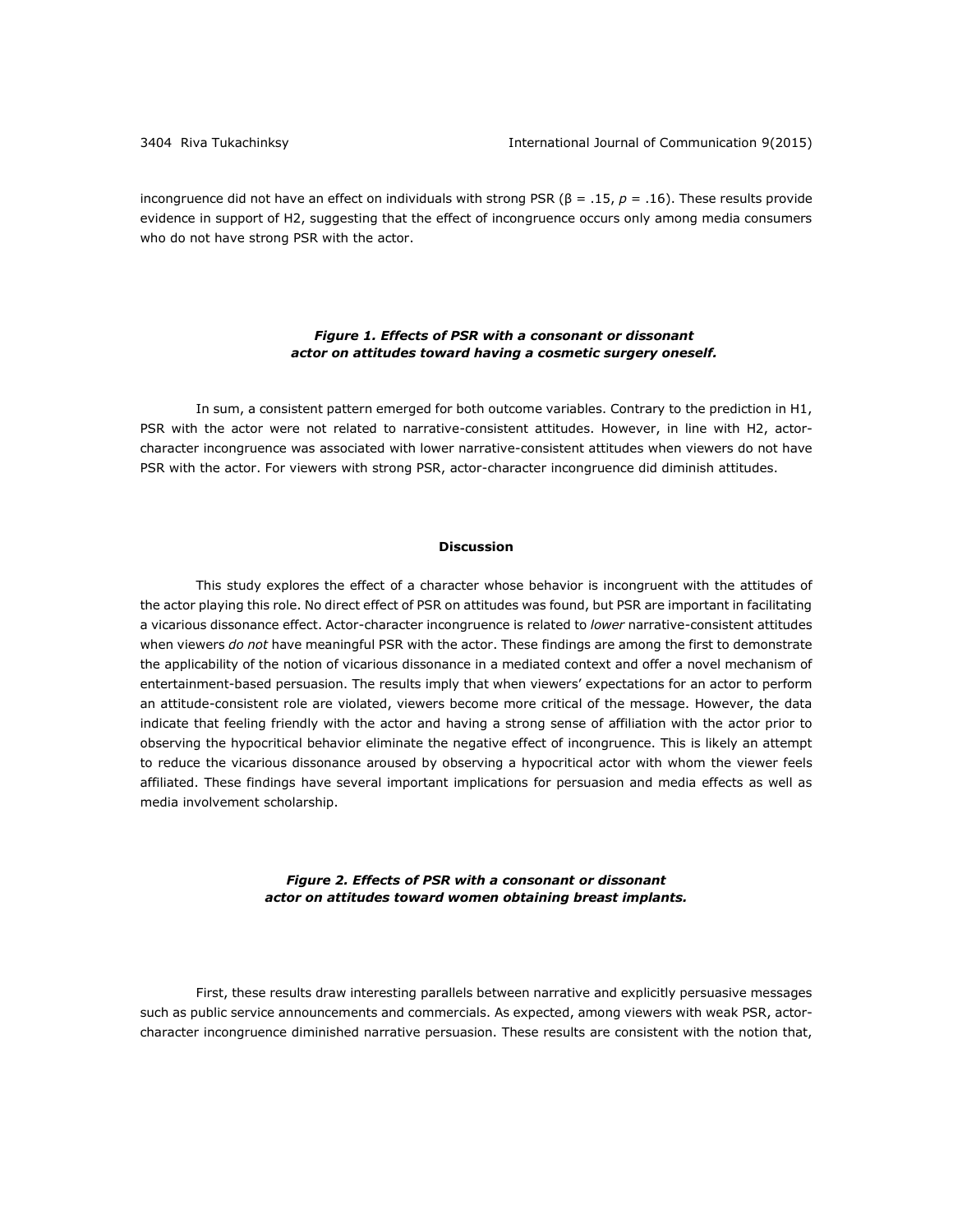for a persuasive message to be effective, it is critical that the values people attribute to a spokesperson are congruent with those that the spokesperson endorses in the persuasive message (e.g., Kamins, 1990). Thus, although narrative persuasion was theorized to be fundamentally different from the effects of explicit persuasive messages (Green & Brock, 2002; Slater & Rouner, 2002), the current study suggests that at least some lessons from explicit persuasion can apply to narrative persuasion.

Second, research in the domain of media involvement has uncovered similarities in the antecedents of social and parasocial experiences (e.g., Eyal & Dailey, 2012; Tukachinsky, 2010) and their consequences (e.g., Brown, Basil, & Bocarnea, 2003; Eyal & Cohen, 2006). The current study documents yet another way in which PSR are analogous to social ties, suggesting that media consumers can experience vicarious cognitive dissonance. Importantly, it seems that PSR do not change viewers' perceptions of the dissonance itself. Intensity of PSR was not correlated with perceptions of the extent to which the actor's attitudes were inconsistent with his role ( $r = .09$ ,  $p = .36$  in the incongruence condition). This suggests that PSR did not lead to dismissal of the incongruence. Rather, viewers noticed the dissonance, but only those who were meaningfully engaged with the actor were motivated to reduce this dissonance through attitude change.

Third, narrative persuasion research typically entails surveys examining the correlation between overall exposure to a particular message and attitudes (e.g., Brown, et al., 2003; Tian & Hoffner, 2010) or experimental examination of the effect of a single message (e.g., Moyer-Guse & Nabi, 2010; Young et al., 2013). Such experimental studies have limited ecological validity, because they fail to mimic the real-world media environment in which consumers are exposed to a plethora of (often conflicting) messages. Only recently have researchers attempted to examine the possible interactive and additive effects of narratives and explicit persuasive messages (Moyer‐Gusé et al., 2012). However, little is still known about the interactive effects of inconsistent messages. The present study adds to this emerging body of literature by demonstrating that incongruent information across different media messages (an online interview with the actor and a television sitcom) can have a unique effect on post-viewing attitudes.

Finally, this study did not find a main effect of PSR and narrative-related attitudes. These results resonate with a recent meta-analysis that estimated that the mean correlation between PSR and narrativeconsistent attitudes is merely *r* = .07 (Tukachinsky & Tokunaga, 2013). The results of the present study, therefore, add to a growing body of literature questioning the theorization of the relationship between PSR and persuasion. Conceivably, certain moderating factors inhibit or facilitate the effect of PSR on audience members. In other words, rather than directly leading to persuasion, PSR can work in orchestration with other variables to produce media effects. The current study demonstrates one such effect in the context of actor-character incongruence.

#### *Study Limitations and Future Directions*

This study points at the potential for exploration of vicarious dissonance in a mediated context. Further examination of the mechanisms underlying this effect and its boundary conditions is due. First, it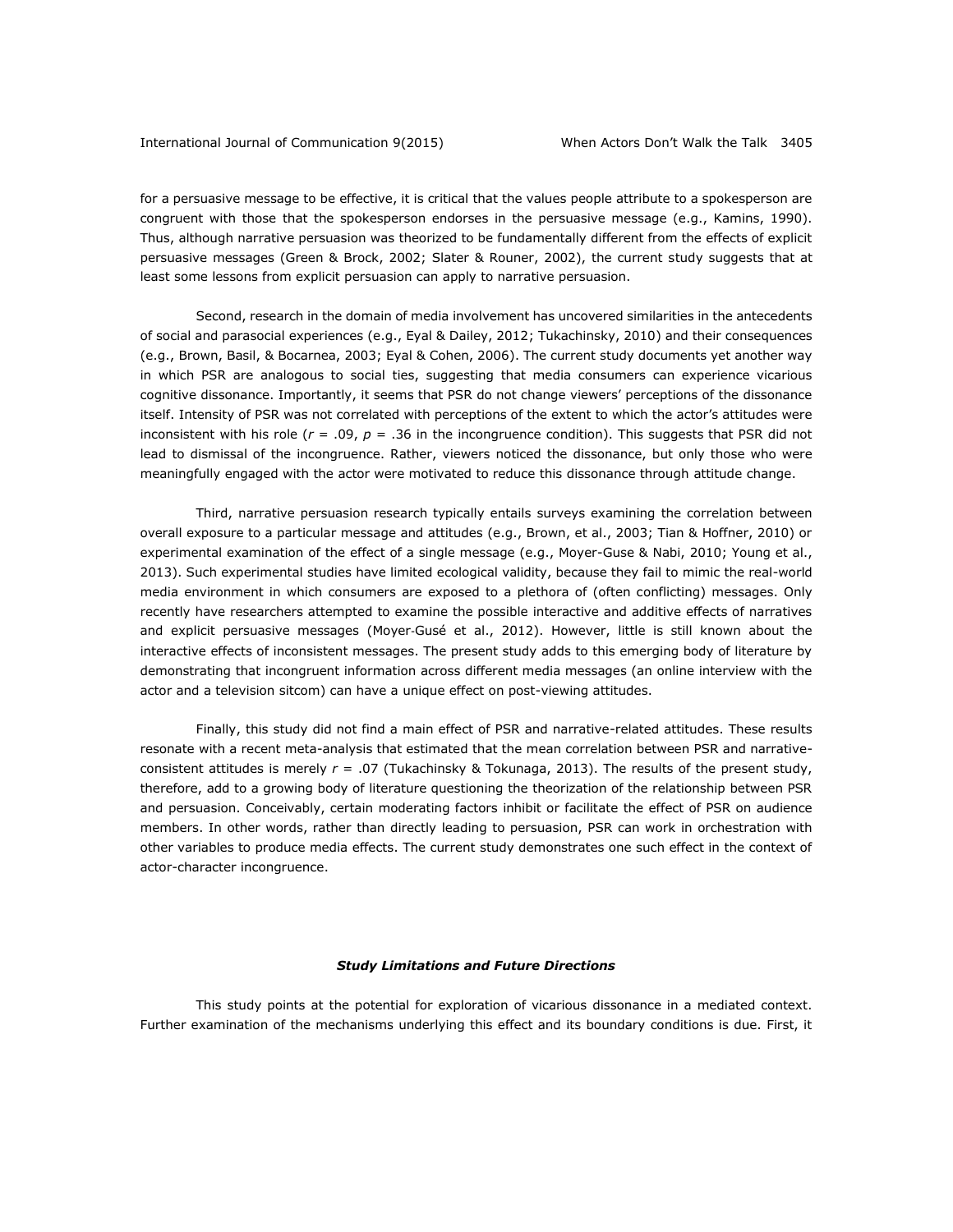will be valuable to directly assess dissonance arousal and counterarguing and examine the extent to which these variables mediate the effect of PSR and incongruence interaction. Second, various moderators should be explored. One of the present study's limitations is that it employs a single media stimulus. Although it has been well established that humorous entertainment messages can impact viewers' attitudes (e.g., Ortiz & Harwood, 2007; Schiappa, Gregg & Hewes, 2005), it is conceivable that viewers are more likely to dismiss a sitcom than a drama. A dramatic media stimulus could, perhaps, produce an even stronger vicarious dissonance effect than that reported here.

Additional moderators known to affect vicarious dissonance in interpersonal contexts (particularly, choice and consequences) can be examined in a media context as well. Although the present study rests on the assumption that media consumers expect actor-character consistency, this assertion was not measured. Endorsement of this belief should moderate the effect of the dissonance. Furthermore, this question can be examined experimentally. This study used a stimulus that indicated that the actor could easily modify the script. Because cognitive dissonance depends on free choice, it can be hypothesized that the effects are eliminated if the interview article states that the actor was desperate to play any role whatsoever (versus explicitly stating that she or he is in a position to decline and rewrite roles). Finally, dissonance is also unlikely to occur if viewers anticipate the narrative to have no aversive consequences (e.g., the narrative promotes prosocial effects or the viewers do not subscribe to the "powerful media" paradigm).

As with most lab-based studies, questions of generalizability arise. In the current study, participants were exposed to the narrative immediately upon reading the interview with the actor. Outside the lab setting, although viewers may possess prior knowledge about the actor-character incongruence, the incongruence may not be as salient to them as it was in the experiment. It will be important, therefore, to examine the occurrence of vicarious dissonance without priming the incongruence immediately prior to the narrative exposure. It is possible that, in the public's mind, some actors are so strongly associated with certain values or behaviors (e.g., Angelina Jolie and humanitarian work or Lindsay Lohan's alcohol abuse) that incongruent roles in these domains will become apparent without a specific pre-exposure prime. Together, examining the ways actors and their fictional characters interact in producing media effects appears to be a promising direction for investigation. The results of the current study offer new questions that can have implications for media effects research.

#### **References**

Adams, W. J., & Lubbers, C. A. (2000). Promotion of theatrical movies. In S. T. Eastman & D. A. Ferguson (Eds.), *Research in media promotion* (pp. 231–263). Mahwah, NJ: Lawrence Erlbaum.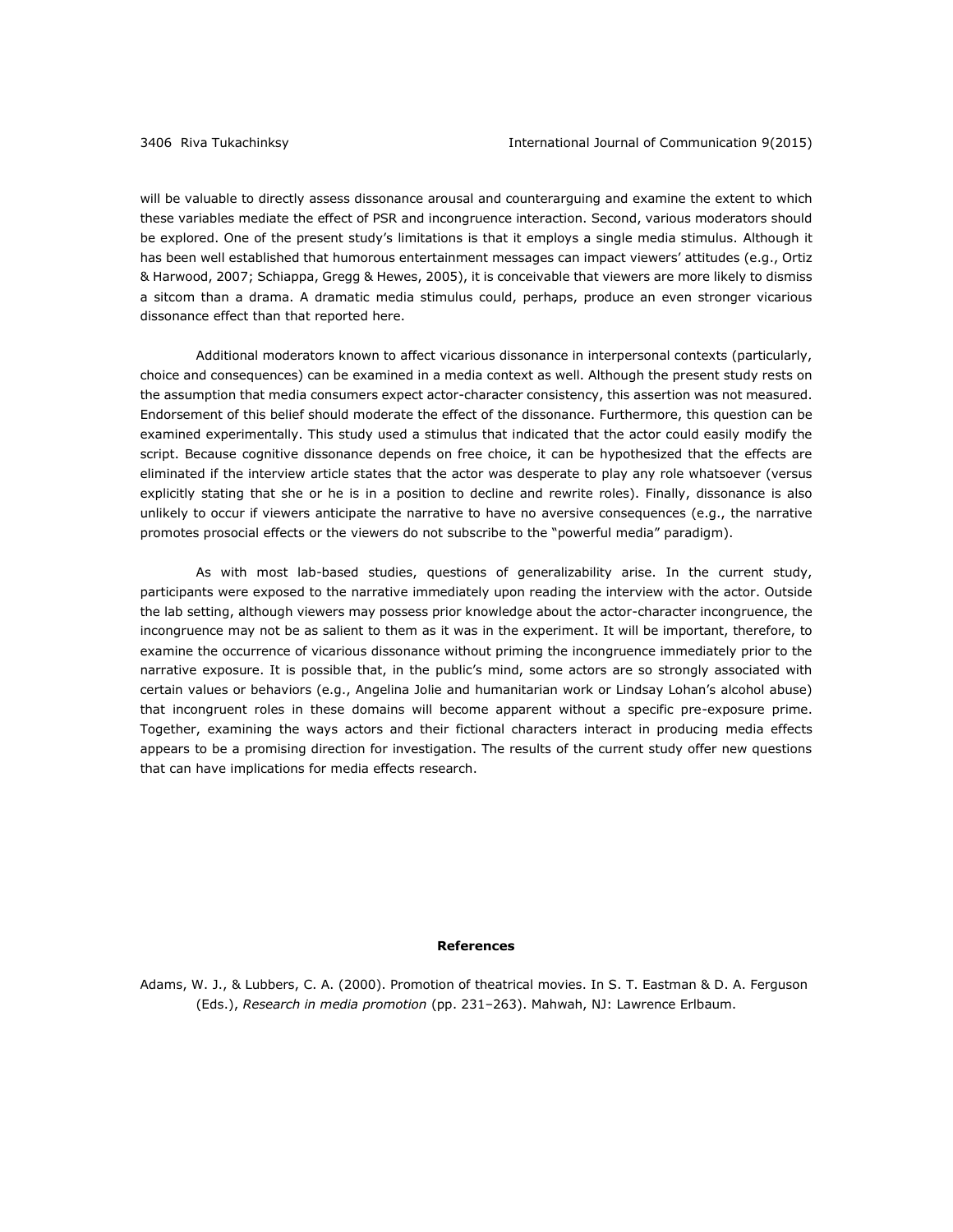- Amos, C., Holmes, G., & Strutton, D. (2008). Exploring the relationship between celebrity endorser effects and advertising effectiveness: A quantitative synthesis of effect size. *International Journal of Advertising, 27*(2), 209–234.
- *Bakker*, G. (*2001*). *Stars* and stories: How films became branded products. *Enterprise and Society, 2*(3), 461–502.
- Bandura, A. (2004). Social cognitive theory for personal and social change by enabling media. In A. Singhal, M. J. Cody, E. M. Rogers, & M. Sabido (Eds.), *Entertainment-education and social change* (pp. 75–96). New York, NY: Routledge.
- Binelli, M. (2011, September 27). Interview: Jennifer Aniston. *Rolling Stone.* Retrieved from <http://www.rollingstone.com/tv/features/jennifer-aniston-20010927>
- Brown, W. J., Basil, M. D., & Bocarnea, M. C. (2003). The influence of famous athletes on health beliefs and practices: Mark McGwire, child abuse prevention, and androstenedione. *Journal of Health Communication*, *8*(1), 41–57. doi:10.1080/10810730305733
- Calder, B. J., Ross, M., & Insko, C. A. (1973). Attitude change and attitude attribution: Effects of incentive, choice, and consequences. *Journal of Personality and Social Psychology*, *25*(1), 84.
- Cooper, J. O. E. L. (2010). Vicarious cognitive dissonance: Changing attitudes by experiencing another's pain. In J. P. Forgas, J. Cooper, & W. D. Crano (Eds.), *Psychology of attitudes and attitude change* (pp. 125–139). London, UK: Psychology Press.
- Cooper, J., & Worcbel, S. (1970). Role of undesired consequences in arousing cognitive dissonance. *Journal of Personality and Social Psychology, 16*, 199–206. doi:10.1037/h0029830
- Cotton, J. L. (1985). Cognitive dissonance in selective exposure. In D. Zillmann & J. Bryant (Eds.), *Selective exposure to communication* (pp. 11–33). Hillsdale, NJ: Lawrence Erlbaum.
- Derrick, J. L., Gabriel, S., & Hugenberg, K. (2009). Social surrogacy: How favored television programs provide the experience of belonging. *Journal of Experimental Social Psychology*, *45*(2), 352–362. doi:10.1016/j.jesp.2008.12.003
- Derrick, J. L., Gabriel, S., & Tippin, B. (2008). Parasocial relationships and self‐discrepancies: Faux relationships have benefits for low self‐esteem individuals. *Personal Relationships*, *15*(2), 261– 280. doi:10.1111/j.1475-6811.2008.00197.x
- Duck, J. M., & Mullin, B. A. (1995). The perceived impact of the mass media: Reconsidering the third person effect. *European Journal of Social Psychology*, *25*(1), 77–93. doi:10.1002/ejsp.2420250107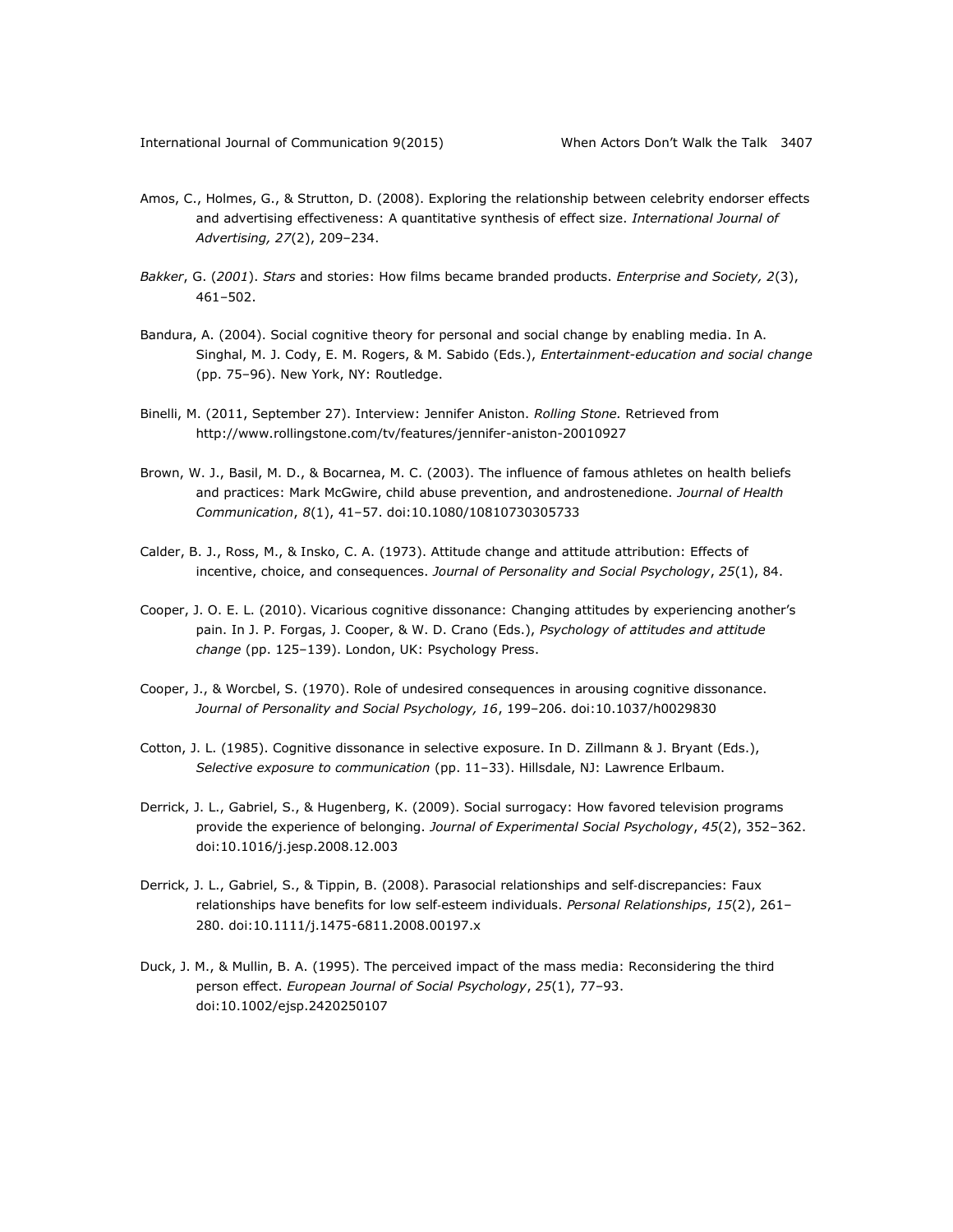- Eyal, K., & Cohen, J. (2006). When good friends say goodbye: A parasocial breakup study. *Journal of Broadcasting & Electronic Media*, *50*(3), 502–523. doi:10.1207/s15506878jobem5003\_9
- Eyal, K., & Dailey, R. M. (2012). Examining relational maintenance in parasocial relationships. *Mass Communication and Society*, *15*(5), 758–781.
- Fernandez, N., Stone, J., Cooper, J., Cassio, E., & HoggJan, M. A. (2007, January). *Vicarious hypocrisy: The use of attitude bolstering to reduce dissonance after exposure to a hypocritical ingroup member*. Poster presented at the 7th annual Society for Personality and Social Psychology Conference, Memphis, TN.
- Festinger, L. (1962). *A theory of cognitive dissonance*. Stanford, CA: Stanford University Press.
- Green, M. C., & Brock, T. C. (2002). In the mind's eye: Imagery and transportation into narrative worlds. In M. C. Green, J. J. Strange, & T. C. Brock (Eds.), *Narrative impact: Social and cognitive foundations* (pp. 315–341). Mahwah, NJ: Lawrence Erlbaum.
- Harmon-Jones, E. (2002). A cognitive dissonance theory perspective on persuasion. In J. P. Dillards & M. Pfau (Eds.), *The persuasion handbook: Developments in theory and practice* (pp. 99–116). Thousand Oaks, CA: SAGE Publications.
- Harwood, J. (1999). Age identification, social identity gratifications, and television viewing. *Journal of Broadcasting & Electronic Media*, *43*(1), 123–136. doi:10.1080/08838159909364479
- Hoffner, C. (2009). Parasocial and online relationships. In S. L. Calvert & B. J. Wilson (Eds.), *The handbook of children, media and development* (pp. 309–333). Oxford, UK: John Wiley.
- Hogg, M. A. (2001). Social categorization, depersonalization, and group behavior. In M. A. Hogg & S. Tindale (Eds.), *Blackwell handbook of social psychology* (pp. 56–85). Malden, MA: Blackwell.
- Horton, D., & Wohl, R. (1956). Mass communication and para-social interaction: Observations on intimacy at a distance. *Psychiatry*, *19*(3), 215–229.
- How common is it for a movie script to be rewritten at the behest of an actor or another member of the production team? (2005, July 25). *Quora.* Retrieved from [http://www.quora.com/How-common](http://www.quora.com/How-common-is-it-for-a-movie-script-to-be-rewritten-at-the-behest-of-an-actor-or-another-member-of-the-production-team)[is-it-for-a-movie-script-to-be-rewritten-at-the-behest-of-an-actor-or-another-member-of-the](http://www.quora.com/How-common-is-it-for-a-movie-script-to-be-rewritten-at-the-behest-of-an-actor-or-another-member-of-the-production-team)[production-team](http://www.quora.com/How-common-is-it-for-a-movie-script-to-be-rewritten-at-the-behest-of-an-actor-or-another-member-of-the-production-team)
- Kamins, M. A. (1990). An investigation into the "match-up" hypothesis in celebrity advertising: When beauty may be only skin deep. *Journal of Advertising, 19*(1), 4–13.
- Kamins, M. A., & Gupta, K. (1994). Congruence between spokesperson and product type: A matchup hypothesis perspective. *Psychology & Marketing, 11*(6), 569–586.

Klimmt, C., Hartmann, T., & Schramm, H. (2006). Parasocial interactions and relationships. In J. Bryant &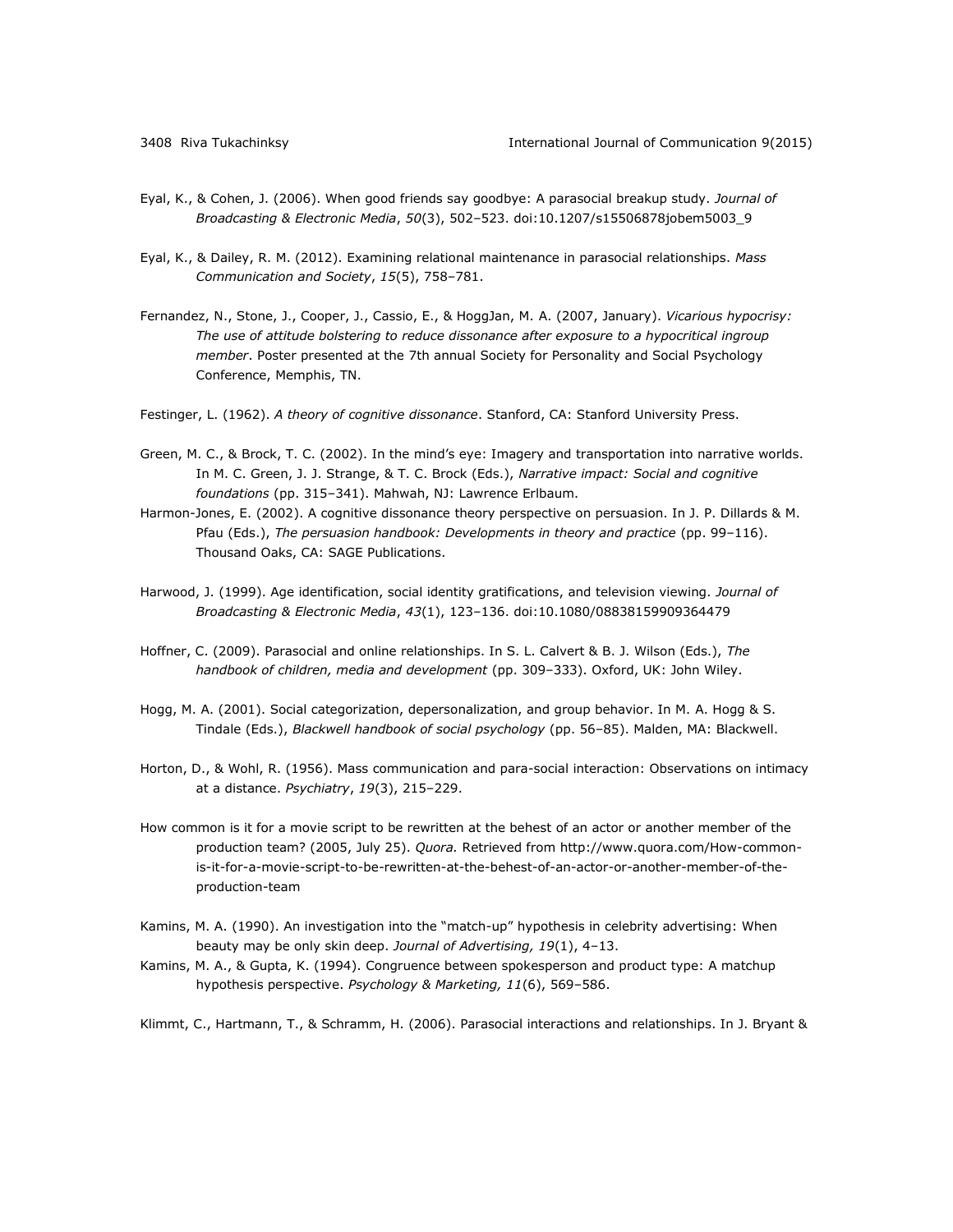P. Vorderer (Eds.), *Psychology of entertainment* (pp. 291–313). Mahwah, NJ: Lawrence Erlbaum.

- Korner, A. (2012). *Six vegan and vegetarian TV characters*. Retrieved from <http://www.ecorazzi.com/2012/05/09/six-vegan-and-vegetarian-tv-characters>
- Lee, J. S. (2015). *Athlete endorser's transgression and sport consumer's moral reasoning strategy: Moral coupling and boundary conditions* (Doctoral dissertation). University of Michigan, Ann Arbor, MI.
- Mastro, D. E. (2003). A social identity approach to understanding the impact of television messages. *Communication Monographs*, *70*(2), 98–113. doi:10.1080/0363775032000133764
- Moyer-Gusé, E. (2008). Toward a theory of entertainment persuasion: Explaining the persuasive effects of entertainment-education messages. *Communication Theory, 18*, 407–425*.* doi:10.1111/j.1468- 2885.2008.00328.x
- Moyer‐Gusé, E., Jain, P., & Chung, A. H. (2012). Reinforcement or reactance? Examining the effect of an explicit persuasive appeal following an entertainment‐education narrative. *Journal of Communication*, *62*(6), 1010–1027. doi:10.1111/j.1460-2466.2012.01680.x
- Moyer-Guse, E., & Nabi, R. L. (2010). Explaining the effects of narrative in an entertainment television program: Overcoming resistance to persuasion. *Human Communication Research, 36*, 26–52. doi:10.1111/j.1468-2958.2009.01367.x
- Ortiz, M., & Harwood, J. (2007). A social cognitive theory approach to the effects of mediated intergroup contact on intergroup attitudes. *Journal of Broadcasting & Electronic Media*, *51*(4), 615–631.
- Reysen, S., & Branscombe, N. R. (2010). Fanship and fandom: Comparisons between sport and non-sport fans. *Journal of Sport Behavior*, *33*(2), 176–193.
- Rubin, A. M., Perse, E. M., & Powell, R. A. (1985). Loneliness, parasocial interaction, and local television news viewing. *Human Communication Research*, *12*(2), 155–180.
- Schiappa, E. (2008). *Beyond representational correctness: Rethinking criticism of popular media.* Albany, NY: State University of New York Press*.*
- Schiappa, E., Gregg, P. B., & Hewes, D. E. (2005). The parasocial contact hypothesis. *Communication Monographs*, *72*(1), 92–115. doi:10.1080/0363775052000342544
- Slater, M. D., & Rouner, D. (2002). Entertainment-education and elaboration likelihood: Understanding the processing of narrative persuasion. *Communication Theory*, *12*(2), 173–191. doi:10.1111/j.1468-2885.2002.tb00265.x

Stone, J., Aronson, E., Crain, A. L., Winslow, M. P., & Fried, C. B. (1994). Inducing hypocrisy as a means